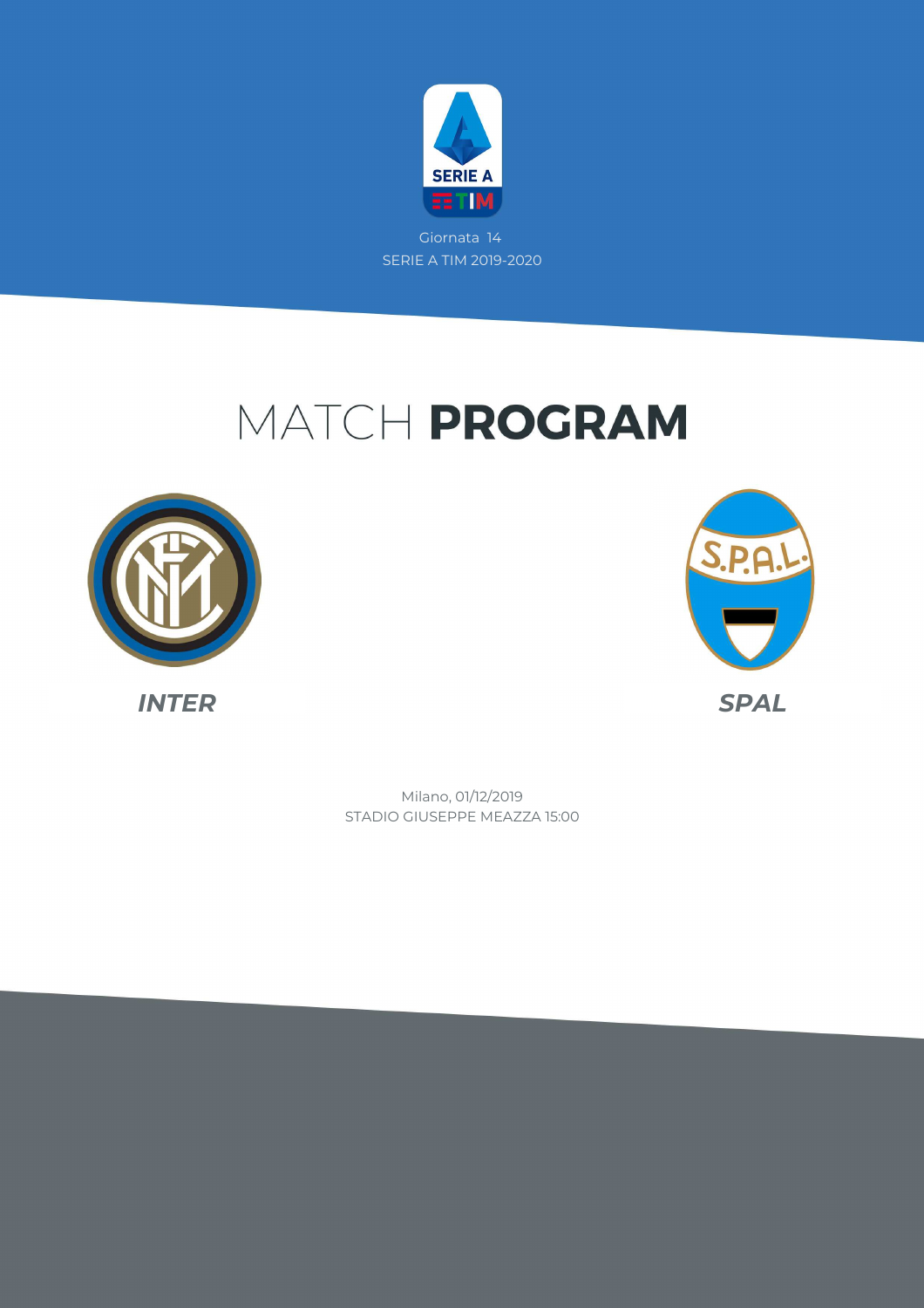



ET M

#### **INTER** vs SPAL Milano, 01/12/2019

STADIO GIUSEPPE MEAZZA 15:00



### *RISULTATI STAGIONALI*

| <b>TOTALI</b>         | <b>PTI</b>       | <b>GIOC</b> | <b>VINTE</b>     | <b>NULLE</b> | <b>PERSE</b> | GF | <b>GS</b> | <b>DIFF.RETI</b>            |
|-----------------------|------------------|-------------|------------------|--------------|--------------|----|-----------|-----------------------------|
| <b>INTER</b>          | 34               | 13          | $\overline{11}$  |              |              | 29 | 12        | $+17$                       |
| <b>SPAL</b>           | $\boldsymbol{9}$ | 13          | $\overline{2}$   | 3            | 8            | 8  | <b>19</b> | $-11$                       |
| <b>CASA/TRASFERTA</b> | <b>PTI</b>       | <b>GIOC</b> | <b>VINTE</b>     | <b>NULLE</b> | <b>PERSE</b> | GF | GS        | <b>MEDIA</b><br><b>GOAL</b> |
| <b>INTER</b>          | 13               | 6           | 4                |              |              | 77 | 5         | 7.8                         |
| <b>SPAL</b>           |                  | 6           | $\boldsymbol{o}$ |              | 5            | 0  | 9         | 0                           |

#### *ULTIMI PRECEDENTI*

| 2018-19 27 \ G | <b>INTER</b>                                  | <b>SPAL</b>                            |         |
|----------------|-----------------------------------------------|----------------------------------------|---------|
| 10/03/2019     | 22'(2°T) M. POLITANO, 32'(2°T) R. GAGLIARDINI |                                        | $2 - 0$ |
| 2018-19 8 A G  | <b>SPAL</b>                                   | <b>INTER</b>                           |         |
| 07/10/2018     | 27'(2°T) A. PALOSCHI                          | 14'(1°T) M. ICARDI, 33'(2°T) M. ICARDI | $7-2$   |
| 2017-18 22 \ G | <b>SPAL</b>                                   | <b>INTER</b>                           |         |
| 28/01/2018     | 45'(2°T) A. PALOSCHI                          | 3'(2°T)[A] F. VICARI                   | $7 - 7$ |
| 2017-18 3 ^ G  | <b>INTER</b>                                  | <b>SPAL</b>                            |         |
| 10/09/2017     | 27'(1°T) M. ICARDI, 42'(2°T) I. PERISIC       |                                        | $2 - 0$ |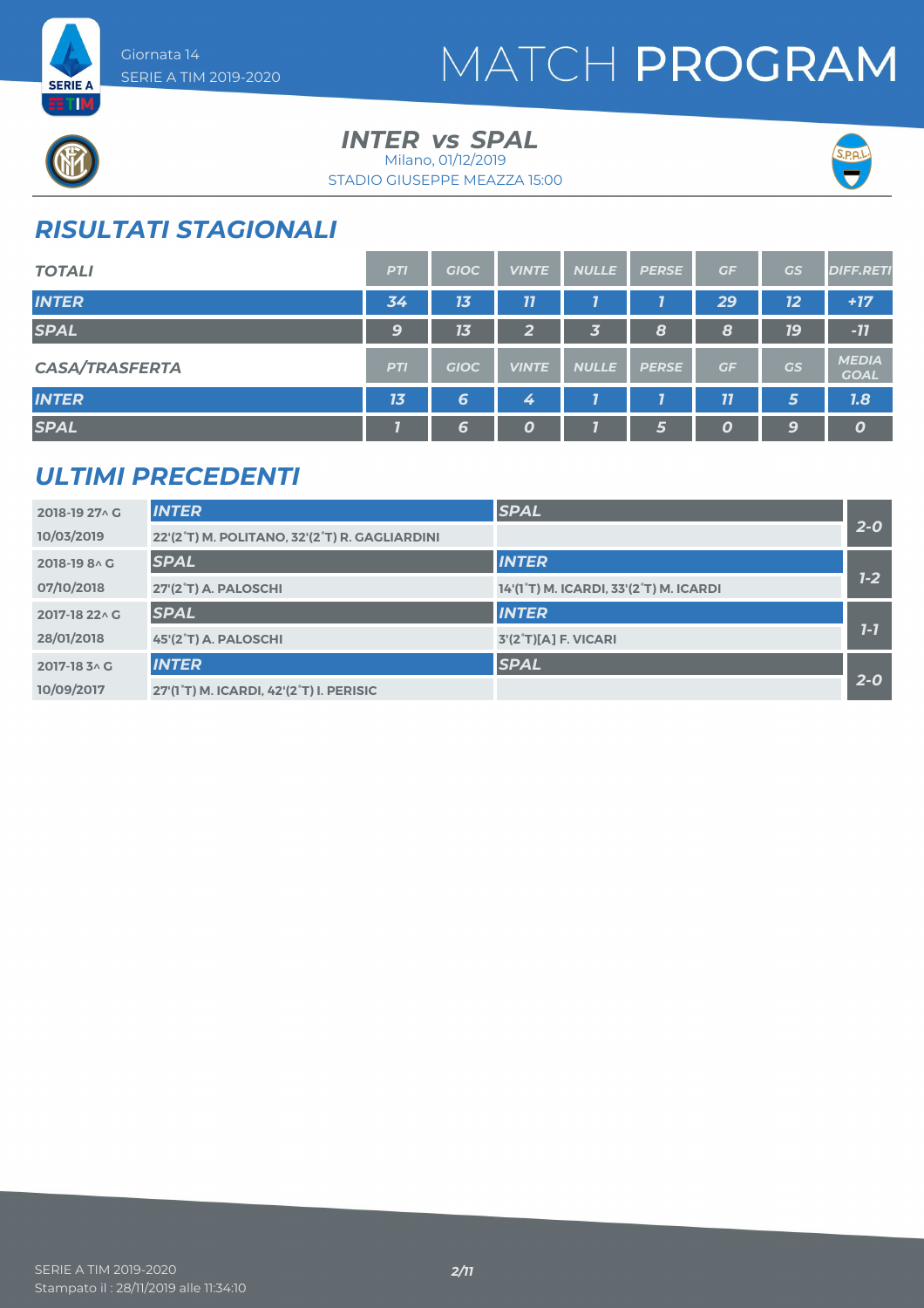



#### **INTER** vs SPAL Milano, 01/12/2019

STADIO GIUSEPPE MEAZZA 15:00



### *ROSA DELLE SQUADRE*

| <b>INTER</b>                  | PRES. A          | <b>GOL A</b>     | <b>GOL 2019-20</b>  | PRES. 2019-20    | MIN. 2019-20     |
|-------------------------------|------------------|------------------|---------------------|------------------|------------------|
| <b>PORTIERI</b>               |                  |                  |                     |                  |                  |
| <b>1 SAMIR HANDANOVIC</b>     | 456              | 517              | 12                  | 13               | 1250             |
| <b>27 DANIELE PADELLI</b>     | <b>112</b>       | <b>151</b>       | $\boldsymbol{O}$    | $\boldsymbol{O}$ | $\boldsymbol{O}$ |
| <b>38 GIACOMO POZZER</b>      | $\boldsymbol{O}$ | $\boldsymbol{0}$ | $\boldsymbol{O}$    | O                | 0                |
| <b>46 TOMMASO BERNI</b>       | $\mathbf{9}$     | <b>10</b>        | $\boldsymbol{O}$    | $\boldsymbol{O}$ | $\boldsymbol{o}$ |
| <b>DIFENSORI</b>              |                  |                  |                     |                  |                  |
| 2 DIEGO GODIN                 | 8                | $\pmb{o}$        | $\pmb{o}$           | 8                | 621              |
| <b>6 STEFAN DE VRIJ</b>       | 134              | 77               | $\boldsymbol{\eta}$ | 11               | 997              |
| <b>13 ANDREA RANOCCHIA</b>    | <b>198</b>       | 13               | $\boldsymbol{O}$    | $\overline{2}$   | 188              |
| <b>21 FEDERICO DIMARCO</b>    | 27               | $\mathbf{7}$     | $\boldsymbol{O}$    | $\mathbf{I}$     | 9                |
| <b>31 LORENZO PIROLA</b>      | $\boldsymbol{0}$ | $\boldsymbol{0}$ | $\boldsymbol{O}$    | O                | 0                |
| 33 DANILO D'AMBROSIO          | 200              | 14               | $\mathbf{I}$        | 8                | 614              |
| <b>34 CRISTIANO BIRAGHI</b>   | 153              | 3                | $\boldsymbol{O}$    | $\overline{7}$   | 538              |
| <b>37 MILAN SKRINIAR</b>      | 124              | 4                | $\boldsymbol{O}$    | 13               | 1250             |
| <b>95 ALESSANDRO BASTONI</b>  | 37               | $\mathbf{7}$     | 0                   | 6                | 522              |
| <b>CENTROCAMPISTI</b>         |                  |                  |                     |                  |                  |
| <b>5 ROBERTO GAGLIARDINI</b>  | 88               | 8                | $\mathbf{I}$        | 7                | 512              |
| 8 MATIAS VECINO               | <b>180</b>       | 76               | $\overline{I}$      | $\mathbf{9}$     | 505              |
| <b>12 STEFANO SENSI</b>       | 68               | 8                | 3                   | $\overline{7}$   | 480              |
| <b>18 KWADWO ASAMOAH</b>      | 269              | 12               | $\boldsymbol{O}$    | $\overline{7}$   | 661              |
| <b>19 VALENTINO LAZARO</b>    | 3                | $\boldsymbol{0}$ | $\boldsymbol{0}$    | 3                | <b>193</b>       |
| <b>20 BORJA VALERO</b>        | 230              | 76               | $\boldsymbol{O}$    | $\mathbf{I}$     | 47               |
| 23 NICOLO' BARELLA            | <b>113</b>       | 8                | $\mathbf{7}$        | 13               | 935              |
| <b>32 LUCIEN AGOUME</b>       | $\boldsymbol{0}$ | $\boldsymbol{0}$ | $\boldsymbol{O}$    | $\boldsymbol{O}$ | $\boldsymbol{O}$ |
| <b>36 THOMAS SCHIRO'</b>      | $\boldsymbol{0}$ | $\boldsymbol{0}$ | $\boldsymbol{0}$    | 0                | 0                |
| 77 MARCELO BROZOVIC           | 146              | 17               | $\overline{2}$      | 7 <sub>3</sub>   | 1250             |
| <b>ATTACCANTI</b>             |                  |                  |                     |                  |                  |
| <b>7 ALEXIS SANCHEZ</b>       | 98               | 21               | $\mathbf{I}$        | 3                | 76               |
| <b>9 ROMELU LUKAKU</b>        | 13               | 70               | 70                  | 13               | 1136             |
| <b>10 LAUTARO MARTINEZ</b>    | 40               | 12               | 6                   | 13               | 915              |
| <b>16 MATTEO POLITANO</b>     | 141              | 25               | $\boldsymbol{O}$    | $\mathbf{9}$     | 274              |
| <b>30 SEBASTIANO ESPOSITO</b> | 3                | $\boldsymbol{o}$ | $\boldsymbol{O}$    | 3                | 46               |
| <b>39 EDOARDO VERGANI</b>     | $\boldsymbol{O}$ | $\boldsymbol{0}$ | $\boldsymbol{O}$    | $\boldsymbol{O}$ | $\boldsymbol{o}$ |
| <b>40 MATIAS FONSECA</b>      | O                | $\boldsymbol{0}$ | $\boldsymbol{O}$    | $\boldsymbol{O}$ | 0                |
| <b>87 ANTONIO CANDREVA</b>    | 341              | 57               | $\overline{2}$      | 77               | 683              |
| <b>STAFF TECNICO</b>          |                  |                  |                     |                  |                  |

*ANTONIO CONTE*

*Diffidato*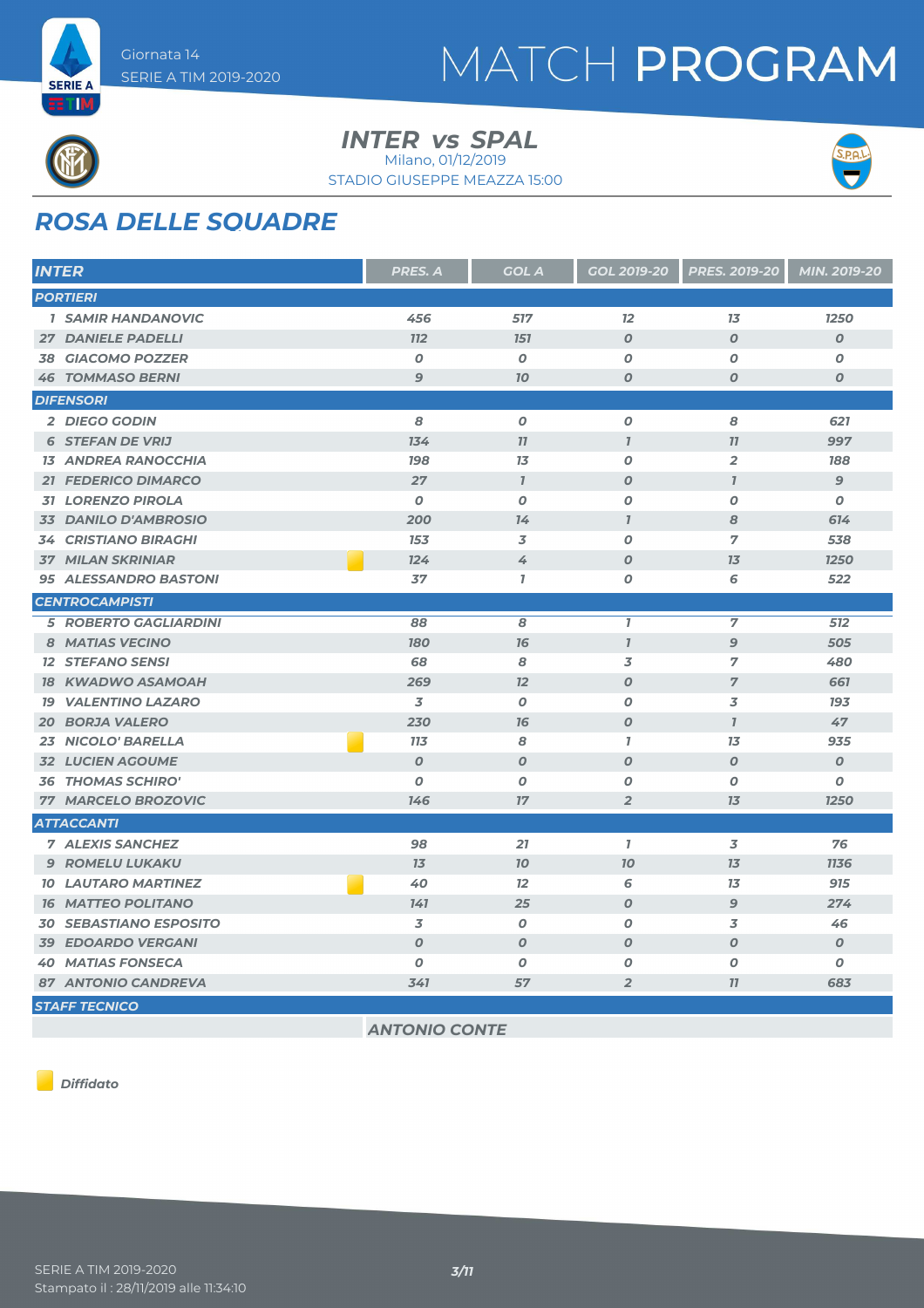

# MATCH PROGRAM



#### **INTER** vs SPAL

Milano, 01/12/2019





| <b>SPAL</b> |                                 | <b>PRES. A</b>   | <b>GOL A</b>     | GOL 2019-20      | <b>PRES. 2019-20</b> | MIN. 2019-20     |
|-------------|---------------------------------|------------------|------------------|------------------|----------------------|------------------|
|             | <b>PORTIERI</b>                 |                  |                  |                  |                      |                  |
|             | 22 DEMBA THIAM                  | $\boldsymbol{o}$ | $\boldsymbol{o}$ | 0                | O                    | 0                |
|             | <b>25 KARLO LETICA</b>          | $\overline{O}$   | $\boldsymbol{O}$ | $\boldsymbol{O}$ | $\boldsymbol{O}$     | $\boldsymbol{O}$ |
|             | <b>65 MARCO MENEGHETTI</b>      | $\boldsymbol{0}$ | $\boldsymbol{0}$ | $\boldsymbol{0}$ | $\boldsymbol{O}$     | $\boldsymbol{O}$ |
|             | <b>99 ETRIT BERISHA</b>         | 126              | <b>151</b>       | 79               | 13                   | 1271             |
|             | <b>DIFENSORI</b>                |                  |                  |                  |                      |                  |
|             | 3 IGOR                          | 9                | $\boldsymbol{o}$ | 0                | 9                    | 671              |
|             | <b>4 THIAGO CIONEK</b>          | 89               | $\mathbf{7}$     | $\boldsymbol{O}$ | 9                    | 762              |
|             | <b>23 FRANCESCO VICARI</b>      | 75               | $\overline{2}$   | $\boldsymbol{0}$ | 13                   | 1154             |
|             | 27 FELIPE                       | 368              | 74               | $\boldsymbol{O}$ | $\overline{7}$       | 468              |
|             | <b>40 NENAD TOMOVIC</b>         | 238              | 3                | 0                | 77                   | 880              |
|             | <b>66 BARTOSZ SALAMON</b>       | 59               | $\boldsymbol{O}$ | $\boldsymbol{O}$ | $\boldsymbol{O}$     | $\boldsymbol{0}$ |
|             | <b>67 PAOLO CANNISTRA</b>       | $\boldsymbol{0}$ | $\boldsymbol{O}$ | $\boldsymbol{O}$ | O                    | $\boldsymbol{0}$ |
|             | <b>72 RICARDO FARCAS</b>        | $\boldsymbol{O}$ | $\boldsymbol{O}$ | $\boldsymbol{O}$ | $\boldsymbol{O}$     | $\boldsymbol{O}$ |
|             | <b>CENTROCAMPISTI</b>           |                  |                  |                  |                      |                  |
|             | <b>6 MIRKO VALDIFIORI</b>       | <b>101</b>       | $\boldsymbol{o}$ | 0                | 6                    | 478              |
|             | <b>7 SIMONE MISSIROLI</b>       | 270              | 77               | $\boldsymbol{O}$ | 13                   | <b>1181</b>      |
|             | 8 MATTIA VALOTI                 | 69               | 6                | 0                | 9                    | 347              |
|             | <b>11 ALESSANDRO MURGIA</b>     | 55               | $\overline{2}$   | $\boldsymbol{O}$ | $\mathbf{9}$         | 692              |
|             | <b>13 ARKADIUSZ RECA</b>        | 13               | $\boldsymbol{0}$ | $\boldsymbol{O}$ | 70                   | 908              |
|             | <b>19 JASMIN KURTIC</b>         | 231              | 23               | $\overline{2}$   | 12                   | <b>1157</b>      |
|             | 21 GABRIEL STREFEZZA            | 70               | $\pmb{o}$        | $\boldsymbol{O}$ | 70                   | 678              |
|             | 26 JACOPO SALA                  | <b>776</b>       | $\overline{3}$   | $\boldsymbol{O}$ | 8                    | 421              |
|             | <b>77 MARCO D'ALESSANDRO</b>    | 130              | 5                | $\boldsymbol{O}$ | 4                    | 277              |
|             | 93 MOHAMED FARES                | 77               | $\overline{3}$   | $\boldsymbol{O}$ | $\boldsymbol{O}$     | $\boldsymbol{0}$ |
|             | <b>94 ALTIN KRYEZIU</b>         | $\boldsymbol{O}$ | $\boldsymbol{O}$ | 0                | O                    | $\boldsymbol{0}$ |
|             | <b>96 GEORGI TUNJOV</b>         | $\boldsymbol{O}$ | $\boldsymbol{0}$ | $\boldsymbol{O}$ | $\boldsymbol{O}$     | $\boldsymbol{0}$ |
|             | 97 FEDERICO ZANCHETTA           | $\boldsymbol{0}$ | $\boldsymbol{0}$ | O                | $\boldsymbol{O}$     | $\boldsymbol{0}$ |
|             | <b>98 RICCARDO MASTRILLI</b>    | O                | $\boldsymbol{O}$ | $\boldsymbol{0}$ | $\boldsymbol{O}$     | O                |
|             | <b>ATTACCANTI</b>               |                  |                  |                  |                      |                  |
|             | <b>9 GABRIELE MONCINI</b>       | 6                | $\boldsymbol{o}$ | $\boldsymbol{o}$ | 3                    | 153              |
|             | <b>10 SERGIO FLOCCARI</b>       | 356              | 73               | $\boldsymbol{O}$ | 70                   | 575              |
|             | <b>31 FEDERICO DI FRANCESCO</b> | 80               | 9                | $\overline{2}$   | 6                    | 462              |
|             | <b>37 ANDREA PETAGNA</b>        | <b>118</b>       | 29               | 4                | 13                   | <b>1186</b>      |
|             | <b>43 ALBERTO PALOSCHI</b>      | 258              | 59               | $\boldsymbol{O}$ | 5                    | 201              |
|             | <b>95 MARKO JANKOVIC</b>        | 6                | $\boldsymbol{O}$ | $\boldsymbol{O}$ | $\overline{2}$       | 33               |

*STAFF TECNICO*

*LEONARDO SEMPLICI*

*Squalificato*

*Diffidato*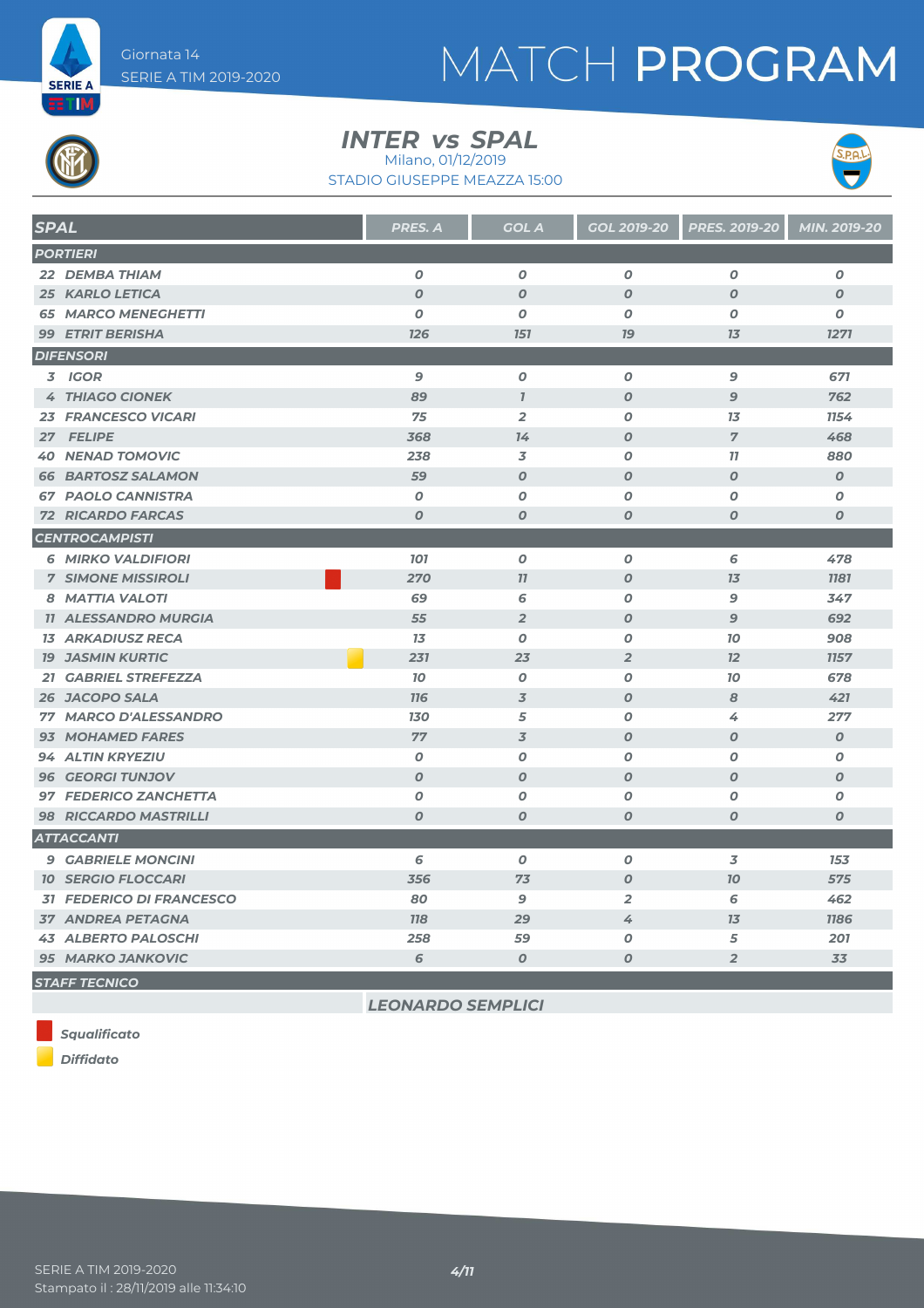



**INTER** vs SPAL STADIO GIUSEPPE MEAZZA 15:00 Milano, 01/12/2019



### *RENDIMENTO RECENTE*

| <b>INTER</b>        |                                         |                                                                                                                |         |
|---------------------|-----------------------------------------|----------------------------------------------------------------------------------------------------------------|---------|
| <b>13^ GIORNATA</b> | <b>TORINO</b>                           | <b>INTER</b>                                                                                                   |         |
| 23/11/2019          |                                         | 12'(1 <sup>°</sup> T) L. MARTINEZ, 32'(1 <sup>°</sup> T) S. DE VRIJ, 10'(2 <sup>°</sup> T) R.<br><b>LUKAKU</b> | $0 - 3$ |
| 12^ GIORNATA        | <b>INTER</b>                            | <b>HELLAS VERONA</b>                                                                                           |         |
| 09/11/2019          | 20'(2°T) M. VECINO, 38'(2°T) N. BARELLA | 19'(1 <sup>°</sup> T) V. VERRE                                                                                 | $2 - 7$ |
| <b>11^ GIORNATA</b> | <b>BOLOGNA</b>                          | <b>INTER</b>                                                                                                   |         |
| 02/11/2019          | 14'(2°T) R. SORIANO                     | 30'(2°T) R. LUKAKU, 47'(2°T) R. LUKAKU                                                                         | $7-2$   |
| 10^ GIORNATA        | <b>BRESCIA</b>                          | <b>INTER</b>                                                                                                   |         |
| 29/10/2019          | 31'(2°T)[A] M. SKRINIAR                 | 23'(1°T) L. MARTINEZ, 18'(2°T) R. LUKAKU                                                                       | $7 - 2$ |
| 9^ GIORNATA         | <b>INTER</b>                            | <b>PARMA</b>                                                                                                   |         |
| 26/10/2019          | 23'(1°T) A. CANDREVA, 6'(2°T) R. LUKAKU | 26'(1°T) Y. KARAMOH, 30'(1°T) GERVINHO                                                                         | $2 - 2$ |

#### *SPAL*

| <b>13^ GIORNATA</b><br>25/11/2019 | <b>SPAL</b><br>10'(2°T) A. PETAGNA         | <b>GENOA</b><br><b>12'(2<sup>°</sup>T) S. STURARO</b> | $7 - 7$ |
|-----------------------------------|--------------------------------------------|-------------------------------------------------------|---------|
| 12^ GIORNATA<br>10/11/2019        | <b>UDINESE</b>                             | <b>SPAL</b>                                           | $O-O$   |
| <b>11^ GIORNATA</b><br>04/11/2019 | <b>SPAL</b>                                | <b>SAMPDORIA</b><br>46'(2°T) G. CAPRARI               | $O-7$   |
| 10^ GIORNATA<br>31/10/2019        | <b>MILAN</b><br>18'(2 <sup>°</sup> T) SUSO | <b>SPAL</b>                                           | $7-0$   |
| 9^ GIORNATA<br>27/10/2019         | <b>SPAL</b><br><b>16'(1°T) J. KURTIC</b>   | <b>NAPOLI</b><br>9'(1°T) A. MILIK                     | $7-7$   |

| <b>CONFRONTO SQUADRE (Valori medi)</b> | <b>INTER</b> | <b>SPAL</b>    |
|----------------------------------------|--------------|----------------|
| <b>Goal Fatti</b>                      | 2.23         | 0.62           |
| <b>Goal Subiti</b>                     | 0.92         | 1.46           |
| <b>Tiri totali</b>                     | 11.15        | 8.54           |
| <b>Tiri in porta</b>                   | 7.08         | 3.85           |
| <b>Assist</b>                          | 1.23         | 0.46           |
| Azioni di attacco                      | 50.08        | 44.23          |
| <b>Passaggi riusciti</b>               | 456          | 308            |
| Passaggi riusciti %                    | 84%          | 79%            |
| <b>Falli Fatti</b>                     | 15.46        | 13.08          |
| <b>Falli Subiti</b>                    | 10.46        | 13.31          |
| <b>Baricentro</b>                      | 52.49m       | 50.96m         |
| <b>Passaggi Chiave</b>                 | 4.31         | $\overline{2}$ |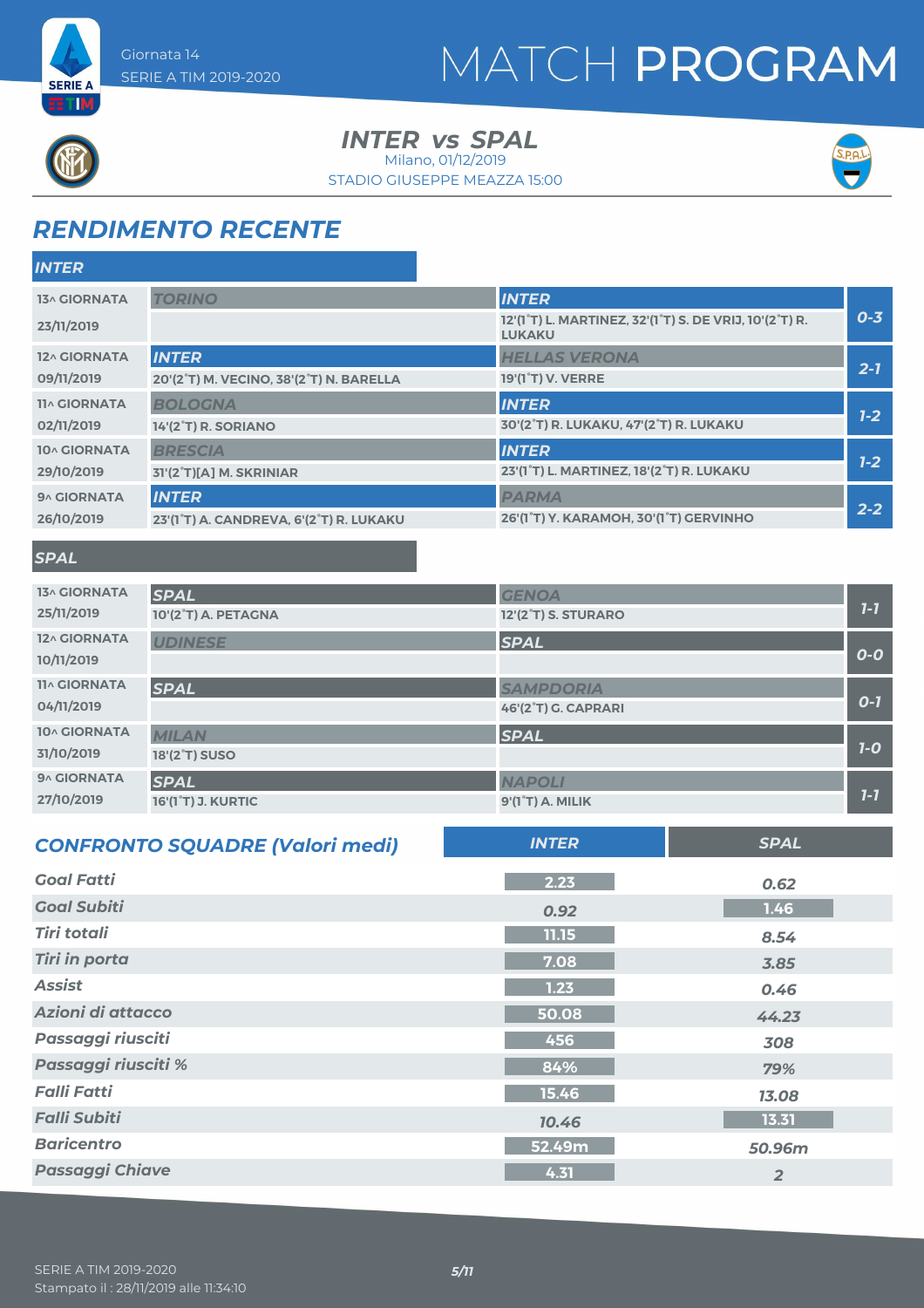SERIE A ETIM

#### **INTER** vs SPAL

STADIO GIUSEPPE MEAZZA 15:00 Milano, 01/12/2019



#### *RENDIMENTO ATLETICO \**

| <b>INTER</b>           | Pres. (Min.) | Media (km) | <b>Media</b><br>Sprint (Km) | <b>SPAL</b>               | Pres. (Min.) | Media (km) | <b>Media</b><br>Sprint (Km) |
|------------------------|--------------|------------|-----------------------------|---------------------------|--------------|------------|-----------------------------|
| 77 M. BROZOVIC         | 13 (1250')   | 12.641     | 0.88                        | <b>19</b> J. KURTIC       | 12 (1157')   | 11.144     | 0.897                       |
| 23 N. BARELLA          | 13 (935')    | 10.898     | 1.016                       | 7S. MISSIROLI             | 13 (1181')   | 10.597     | 0.843                       |
| 37 M. SKRINIAR         | 13 (1250')   | 10.64      | 0.509                       | <b>11</b> A. MURGIA       | 9(692)       | 10.497     | 0.99                        |
| 5 R. GAGLIARDINI       | 7(512)       | 10.506     | 1                           | 4T. CIONEK                | 9(762)       | 10.212     | 0.828                       |
| 34 C. BIRAGHI          | 7(538)       | 10.393     | 0.864                       | <b>13</b> A. RECA         | 10 (908')    | 9.864      | 1.011                       |
| 95 A. BASTONI          | 6 (522')     | 10.375     | 0.533                       | 40 N. TOMOVIC             | 11 (880')    | 9.791      | 0.74                        |
| 33 D. D'AMBROSIO       | 8(614)       | 10.332     | 0.894                       | 37 A. PETAGNA             | 13 (1186')   | 9.73       | 0.668                       |
| <b>13</b> A. RANOCCHIA | 2(188)       | 9.924      | 0.436                       | 23 F. VICARI              | 13 (1154')   | 9.71       | 0.464                       |
| 18 K. ASAMOAH          | 7(661)       | 9.85       | 0.88                        | 6 M. VALDIFIORI           | 6(478)       | 9.581      | 0.507                       |
| 2D. GODIN              | 8(621)       | 9.767      | 0.61                        | <b>31</b> F. DI FRANCESCO | 6(462)       | 9.274      | 0.827                       |
| 6 S. DE VRIJ           | 11 (997')    | 9.741      | 0.474                       | $3$ IGOR                  | 9(671)       | 8.908      | 0.645                       |
| 8 M. VECINO            | 9(505)       | 9.715      | 0.951                       | 27 FELIPE                 | 7(468)       | 8.833      | 0.445                       |
| <b>12</b> S. SENSI     | 7(480)       | 9.381      | 0.705                       | 77 M. D'ALESSANDRO        | 4(277)       | 8.708      | 0.736                       |
| 19 V. LAZARO           | 3(193)       | 9.336      | 0.817                       | 21 G. STREFEZZA           | 10(678)      | 8.516      | 0.752                       |
| 9 R. LUKAKU            | 13 (1136')   | 9.209      | 0.669                       | <b>10</b> S. FLOCCARI     | 10(575)      | 8.328      | 0.581                       |
| 87 A. CANDREVA         | 11(683')     | 8.969      | 0.997                       | 43 A. PALOSCHI            | 5(201)       | 7.357      | 0.563                       |
| <b>10</b> L. MARTINEZ  | 13 (915')    | 8.592      | 0.772                       | <b>26</b> J. SALA         | 8(421)       | 7.121      | 0.62                        |
| <b>16</b> M. POLITANO  | 9(274)       | 6.561      | 0.668                       | 9 G. MONCINI              | 3(153)       | 6.965      | 0.45                        |
| 20 B. VALERO           | 1(47)        | 6.315      | 0.379                       | 8 M. VALOTI               | 9(347)       | 6.188      | 0.536                       |
| <b>7</b> A. SANCHEZ    | 3(76)        | 4.189      | 0.423                       | 95 M. JANKOVIC            | 2(33')       | 2.091      | 0.156                       |
| 30 S. ESPOSITO         | 3(46)        | 2.187      | 0.254                       |                           |              |            |                             |
| 21 F. DIMARCO          | 1(9)         | 1.189      | 0.094                       |                           |              |            |                             |

\* Le informazioni riportate sul Rendimento Atletico sono da intendersi riferite al periodo di permanenza nella squadra corrente.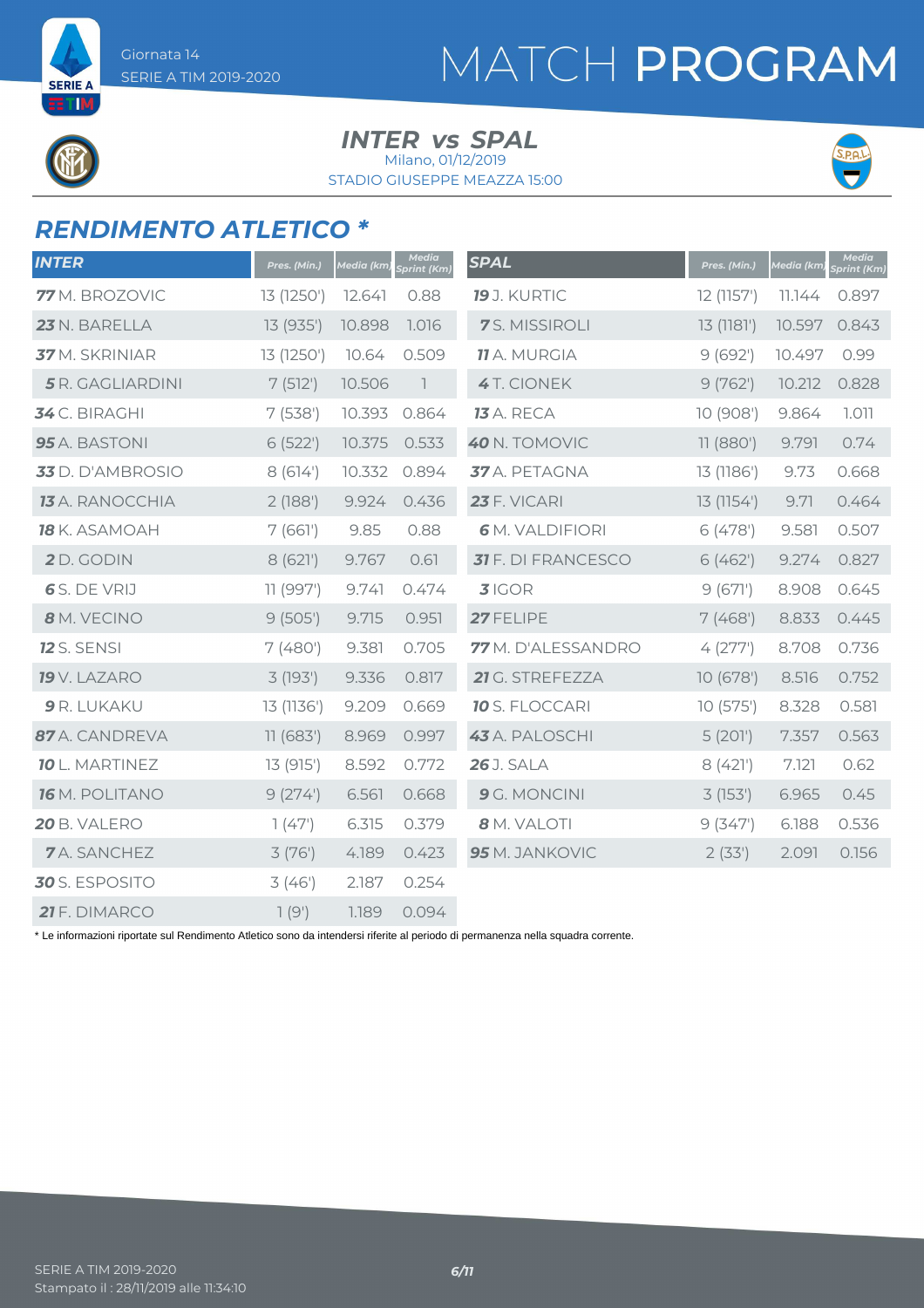

**SERIE A** ETIM

> **INTER** vs SPAL STADIO GIUSEPPE MEAZZA 15:00 Milano, 01/12/2019



#### *GLI INCONTRI DELLA 14 ^ GIORNATA*

| <b>BRESCIA</b>       | <b>ATALANTA</b>  | 30/11/2019 15:00 |
|----------------------|------------------|------------------|
| <b>GENOA</b>         | <b>TORINO</b>    | 30/11/2019 18:00 |
| <b>FIORENTINA</b>    | <b>LECCE</b>     | 30/11/2019 20:45 |
| <b>JUVENTUS</b>      | <b>SASSUOLO</b>  | 01/12/2019 12:30 |
| <b>INTER</b>         | <b>SPAL</b>      | 01/12/2019 15:00 |
| <b>LAZIO</b>         | <b>UDINESE</b>   | 01/12/2019 15:00 |
| <b>PARMA</b>         | <b>MILAN</b>     | 01/12/2019 15:00 |
| <b>NAPOLI</b>        | <b>BOLOGNA</b>   | 01/12/2019 18:00 |
| <b>HELLAS VERONA</b> | <b>ROMA</b>      | 01/12/2019 20:45 |
| <b>CAGLIARI</b>      | <b>SAMPDORIA</b> | 02/12/2019 20:45 |

#### *CLASSIFICA SERIE A*

|                      | <b>PTI</b>     | <b>GIOC</b> | <b>VINTE</b>   | <b>NULLE</b>            | <b>PERSE</b>     | GF           | GS        | <b>DIFF.RETI</b> |
|----------------------|----------------|-------------|----------------|-------------------------|------------------|--------------|-----------|------------------|
| <b>JUVENTUS</b>      | 35             | 13          | 77             | $\overline{2}$          | $\boldsymbol{0}$ | 23           | 70        | $+13$            |
| <b>INTER</b>         | 34             | 13          | 11             | $\overline{\mathbf{I}}$ | $\mathbf{7}$     | 29           | 12        | $+17$            |
| <b>LAZIO</b>         | 27             | 13          | 8              | $\overline{3}$          | $\overline{2}$   | 30           | 14        | $+16$            |
| <b>CAGLIARI</b>      | 25             | 13          | $\overline{7}$ | 4                       | $\overline{2}$   | 25           | 14        | $+77$            |
| <b>ROMA</b>          | 25             | 13          | $\overline{7}$ | 4                       | $\overline{2}$   | 23           | 14        | $+9$             |
| <b>ATALANTA</b>      | 22             | 13          | 6              | 4                       | $\overline{3}$   | 31           | 21        | $+10$            |
| <b>NAPOLI</b>        | 20             | 13          | 5              | 5                       | $\overline{3}$   | 22           | 76        | $+6$             |
| <b>PARMA</b>         | 18             | 13          | 5              | $\overline{3}$          | $\sqrt{5}$       | 20           | 17        | $+3$             |
| <b>HELLAS VERONA</b> | 78             | 13          | 5              | $\overline{3}$          | 5                | 11           | 77        | $\boldsymbol{O}$ |
| <b>FIORENTINA</b>    | 16             | 13          | 4              | 4                       | $\sqrt{5}$       | 78           | 20        | $-2$             |
| <b>TORINO</b>        | 14             | 13          | 4              | $\overline{2}$          | $\overline{7}$   | 15           | 20        | $-5$             |
| <b>MILAN</b>         | 14             | 13          | 4              | $\overline{2}$          | $\overline{7}$   | 12           | 17        | $-5$             |
| <b>UDINESE</b>       | 14             | 13          | 4              | $\overline{2}$          | $\overline{z}$   | $\mathbf{9}$ | 20        | $-11$            |
| <b>SASSUOLO</b>      | 13             | 12          | 4              | $\overline{I}$          | $\overline{7}$   | 22           | 23        | $-7$             |
| <b>BOLOGNA</b>       | 13             | 13          | $\overline{3}$ | 4                       | 6                | 78           | 22        | $-4$             |
| <b>SAMPDORIA</b>     | 12             | 13          | $\overline{3}$ | $\overline{3}$          | $\overline{7}$   | $\mathbf{9}$ | 20        | $-11$            |
| <b>LECCE</b>         | 11             | 13          | $\overline{2}$ | 5                       | 6                | 17           | 27        | $-10$            |
| <b>GENOA</b>         | 10             | 13          | $\overline{2}$ | 4                       | $\overline{z}$   | 15           | 27        | $-12$            |
| <b>SPAL</b>          | $\mathbf{9}$   | 13          | $\overline{2}$ | $\overline{\mathbf{3}}$ | 8                | 8            | <b>19</b> | $-11$            |
| <b>BRESCIA</b>       | $\overline{7}$ | 12          | $\overline{2}$ | $\overline{I}$          | $\mathbf{9}$     | 70           | 23        | $-13$            |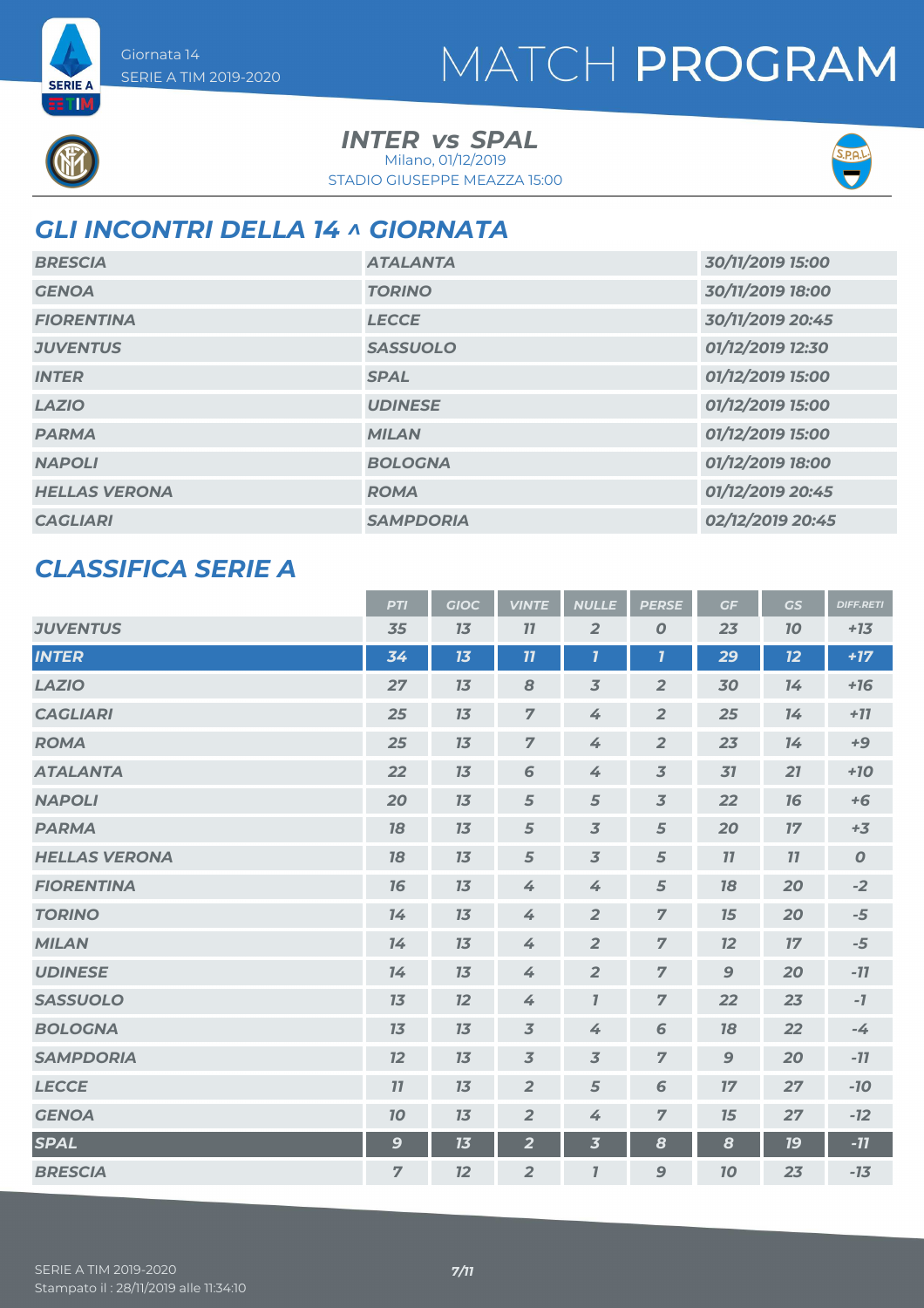

**SERIE A** ETM

> **INTER** vs SPAL STADIO GIUSEPPE MEAZZA 15:00 Milano, 01/12/2019



### *CLASSIFICA GIOCATORI*

| <b>RANKING MARCATORI</b> | <b>Gol(Rigore)</b> |
|--------------------------|--------------------|
| <b>T</b> C. IMMOBILE     | $LAZ$ 15 (5)       |
| 2 R. LUKAKU              | $INT$ $10(3)$      |
| 3 L. MURIEL              | ATA 8 (3)          |
| 4 D. BERARDI             | SAS 7(0)           |
| 4 A. BELOTTI             | <b>TOR</b> 7(4)    |
| 4 JOAO PEDRO             | CAG 7(2)           |
| 7 D. ZAPATA              | ATA 6 (0)          |
| <b>7 F. CAPUTO</b>       | SAS 6 (0)          |
| 7 J. CORREA              | $LAZ$ 6 (0)        |
| 7 E. DZEKO               | <b>ROM 6 (0)</b>   |

#### *CLASSIFICA SQUADRE*

| <b>RANKING SQUADRE</b> | <b>Gol - Media Gol</b> |
|------------------------|------------------------|
| <b>ATALANTA</b>        | 2.38<br>31             |
| <b>LAZIO</b>           | 2.31                   |
| 2                      | 30                     |
| <b>INTER</b>           | 2.23                   |
| 3                      | 29                     |
| <b>CAGLIARI</b>        | $\overline{1.92}$      |
| 4                      | 25                     |
| <b>JUVENTUS</b>        | 1.77                   |
| 5                      | 23                     |
| <b>ROMA</b>            | 23                     |
| 5                      | 1.77                   |
| <b>NAPOLI</b>          | 1.69                   |
| 7                      | 22                     |
| <b>SASSUOLO</b>        | 1.83                   |
| <b>PARMA</b>           | 20                     |
| $\mathbf{G}$           | 1.54                   |
| <b>10 BOLOGNA</b>      | 78<br>1.38             |
| <b>FIORENTINA</b>      | 1.38                   |
| 10 <sup>1</sup>        | 18                     |
| <b>LECCE</b>           | 1.31<br>17             |
| <b>GENOA</b>           | 1.15                   |
| 73                     | 75                     |
| <b>TORINO</b>          | 1.15                   |
| 13                     | 75                     |
| <b>15 MILAN</b>        | 0.92<br>12             |
| <b>HELLAS VERONA</b>   | 77                     |
| 16                     | 0.85                   |
| <b>BRESCIA</b>         | 0.83                   |
| 17                     | 70                     |
| <b>SAMPDORIA</b>       | 0.69                   |
| 18                     | $\mathbf{C}$           |
| <b>18 UDINESE</b>      | 0.69<br>$\epsilon$     |
| 20 SPAL                | 0.62<br>8              |

|                | <b>RANKING SQUADRE</b> | Tot Tiri - In Porta - Fuori |                                       |    |
|----------------|------------------------|-----------------------------|---------------------------------------|----|
|                | <b>ATALANTA</b>        |                             | <b>195 109</b>                        | 86 |
| $\overline{2}$ | <b>LAZIO</b>           | <b>170</b>                  | <b>106</b>                            | 64 |
| 3              | <b>NAPOLI</b>          | 168                         | 92                                    | 76 |
| 4              | <b>JUVENTUS</b>        | <b>159</b>                  | 9<br>$\overline{0}$                   | 69 |
| 5              | <b>ROMA</b>            | 153                         | 81                                    | 72 |
| 6              | <b>BOLOGNA</b>         | 147                         |                                       | 74 |
| 7              | <b>INTER</b>           | 145                         | 92                                    | 53 |
| 8              | <b>FIORENTINA</b>      | 140                         |                                       | 67 |
| 9              | <b>MILAN</b>           | 134                         | 63                                    | 71 |
| 10             | <b>LECCE</b>           | 133                         | 66                                    | 67 |
| 77             | <b>GENOA</b>           | <b>129</b>                  | 66                                    | 63 |
| 12             | <b>SAMPDORIA</b>       | 127                         | 60                                    | 67 |
| 13             | <b>PARMA</b>           | <b>125</b>                  | 66                                    | 59 |
| 14             | <b>SASSUOLO</b>        | <b>120</b>                  | 71                                    | 49 |
| <b>15</b>      | <b>CAGLIARI</b>        | <b>116</b>                  | 60                                    | 56 |
| 16             | <b>UDINESE</b>         | <b>112</b>                  | 58                                    | 54 |
| 77             | <b>HELLAS VERONA</b>   | 777                         | 6<br>$\overline{0}$                   | 51 |
| 17             | <b>SPAL</b>            | 777                         | Ģ<br>$\overline{\boldsymbol{\theta}}$ | 61 |
| <b>19</b>      | <b>TORINO</b>          | 108                         | 57                                    | 57 |
|                | <b>20 BRESCIA</b>      | 81                          | 40                                    | 41 |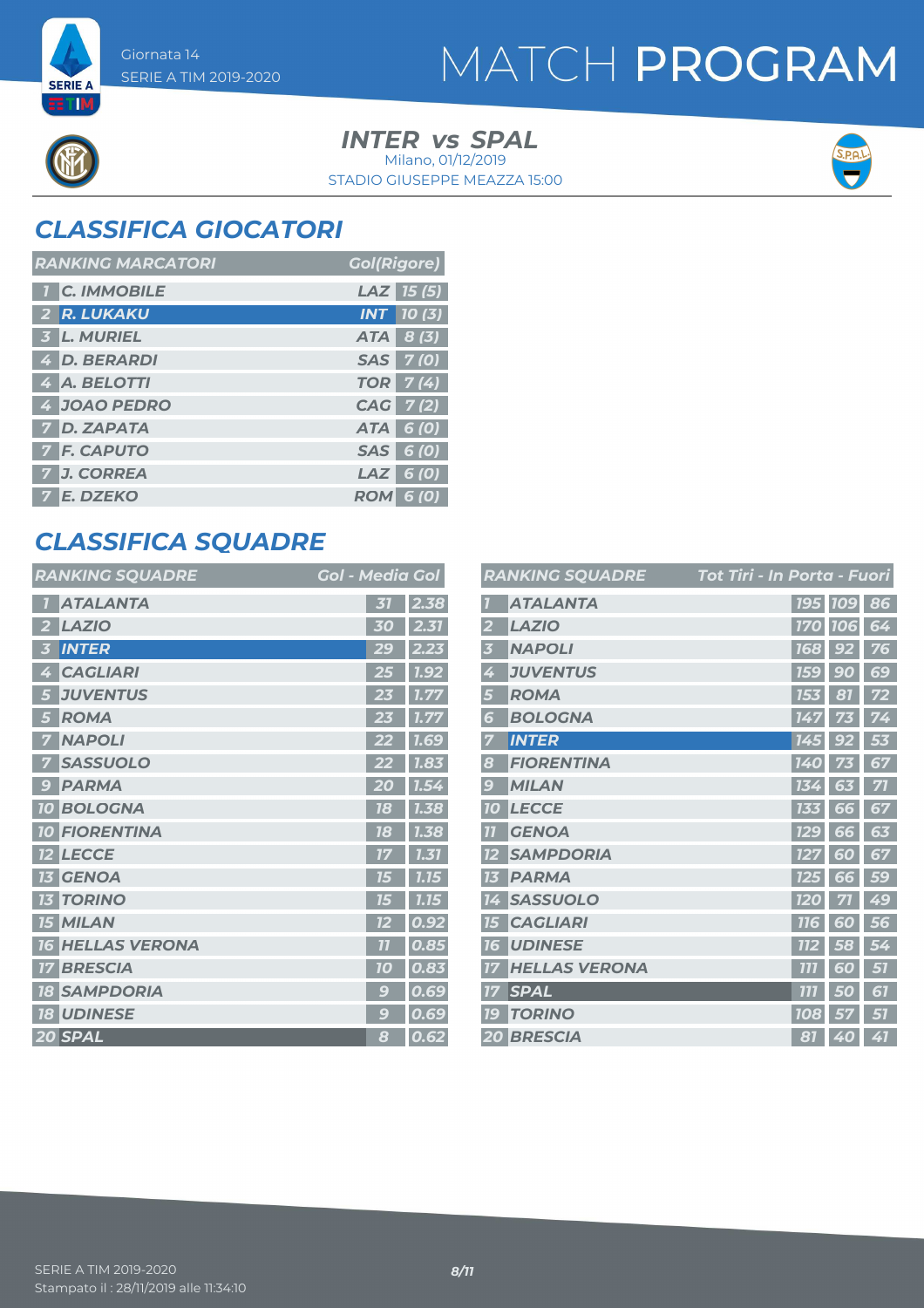# MATCH PROGRAM



**SERIE A ETIM** 

> **INTER** vs SPAL Milano, 01/12/2019

STADIO GIUSEPPE MEAZZA 15:00



|                                            | AJJIJU |
|--------------------------------------------|--------|
| <b>LAZIO</b><br>$\overline{1}$             | 24     |
| <b>ATALANTA</b><br>$\overline{\mathbf{2}}$ | 20     |
| <b>NAPOLI</b><br>3                         | 17     |
| <b>INTER</b><br>4                          | 16     |
| <b>PARMA</b><br>5                          | 15     |
| <b>SASSUOLO</b><br>5                       | 15     |
| <b>JUVENTUS</b><br>7                       | 13     |
| <b>FIORENTINA</b><br>8                     | 12     |
| <b>ROMA</b><br>8                           | 12     |
| <b>10 CAGLIARI</b>                         | 77     |
| <b>TI BOLOGNA</b>                          | 10     |
| <b>GENOA</b><br>77                         | 10     |
| <b>13 TORINO</b>                           | 8      |
| <b>14 LECCE</b>                            | 7      |
| <b>14 UDINESE</b>                          |        |
| <b>16 BRESCIA</b>                          | 6      |
| <b>16 MILAN</b>                            | 6      |
| <b>16 SPAL</b>                             | 6      |
| <b>19 HELLAS VERONA</b>                    | 5      |
| <b>20 SAMPDORIA</b>                        | 4      |

*RANKING SQUADRE Assist*

| <b>RANKING SQUADRE</b>       | Passaggi riusciti - % * |     |    |
|------------------------------|-------------------------|-----|----|
| <b>NAPOLI</b>                |                         | 495 | 86 |
| <b>JUVENTUS</b>              |                         | 488 | 86 |
| <b>SASSUOLO</b>              |                         | 478 | 86 |
| <b>INTER</b><br>4            |                         | 456 | 84 |
| <b>ATALANTA</b>              |                         | 444 | 84 |
| <b>MILAN</b><br>Б            |                         | 441 | 85 |
| <b>LAZIO</b>                 |                         | 420 | 83 |
| <b>ROMA</b><br>8             |                         | 407 | 84 |
| <b>GENOA</b><br>$\mathbf{C}$ |                         | 399 | 83 |
| <b>BOLOGNA</b><br>10         |                         | 397 | 82 |
| <b>FIORENTINA</b>            |                         | 373 | 82 |
| <b>UDINESE</b>               |                         | 330 | 79 |
| <b>TORINO</b>                |                         | 324 | 79 |
| <b>LECCE</b>                 |                         | 323 | 81 |
| <b>HELLAS VERONA</b>         |                         | 312 | 76 |
| <b>16 SPAL</b>               |                         | 308 | 79 |
| <b>CAGLIARI</b>              |                         | 300 | 77 |
| <b>SAMPDORIA</b><br>18       |                         | 297 | 75 |
| <b>19 PARMA</b>              |                         | 291 | 78 |
| 20 BRESCIA                   |                         | 276 | 74 |

\* Valori medi per partita.

|                         | <b>RANKING SQUADRE</b>  | Passaggi Chiave* |                         | <b>RAN</b>                       |  |
|-------------------------|-------------------------|------------------|-------------------------|----------------------------------|--|
| $\overline{\mathbf{I}}$ | <b>LAZIO</b>            |                  | 5                       | H                                |  |
| $\overline{2}$          | <b>NAPOLI</b>           |                  | 5                       | $\overline{P}$<br>$\overline{2}$ |  |
| $\overline{\mathbf{3}}$ | <b>JUVENTUS</b>         |                  | 5                       | $\mathsf{C}$<br>3                |  |
| 4                       | <b>ATALANTA</b>         |                  | 5                       | $\cup$<br>4                      |  |
| 5                       | <b>INTER</b>            |                  | 4                       | $\mathbf{r}$<br>5                |  |
| $6\phantom{1}$          | <b>ROMA</b>             |                  | 4                       | $\boldsymbol{B}$<br>6            |  |
| $\overline{7}$          | <b>FIORENTINA</b>       |                  | 3                       | $\overline{A}$<br>7              |  |
| $\overline{7}$          | <b>MILAN</b>            |                  | $\overline{\mathbf{3}}$ | $\overline{T}$<br>8              |  |
| 9                       | <b>CAGLIARI</b>         |                  | $\overline{\mathbf{3}}$ | $\boldsymbol{B}$<br>9            |  |
|                         | <b>10 BOLOGNA</b>       |                  | 3                       | 10E                              |  |
|                         | <b>11 GENOA</b>         |                  | $\overline{\mathbf{3}}$ | S<br>11                          |  |
|                         | <b>11 PARMA</b>         |                  | 3                       | 12M                              |  |
|                         | <b>13 HELLAS VERONA</b> |                  | $\overline{\mathbf{3}}$ | $\overline{\mathsf{S}}$<br>13    |  |
|                         | 14 SASSUOLO             |                  | $\overline{\mathbf{3}}$ | 14J                              |  |
|                         | <b>15 TORINO</b>        |                  | $\overline{\mathbf{3}}$ | 15L                              |  |
|                         | <b>16 LECCE</b>         |                  | $\overline{\mathbf{3}}$ | <b>16</b> L                      |  |
|                         | <b>17 SAMPDORIA</b>     |                  | 3                       | 17G                              |  |
|                         | <b>18 UDINESE</b>       |                  | $\overline{\mathbf{3}}$ | $\vert R$<br>78                  |  |
|                         | <b>19 BRESCIA</b>       |                  | $\overline{2}$          | <b>19 S</b>                      |  |
|                         | <b>19 SPAL</b>          |                  | $\overline{2}$          | 20N                              |  |

|                         | <b>RANKING SQUADRE</b> | Recuperi* |
|-------------------------|------------------------|-----------|
| $\overline{I}$          | <b>HELLAS VERONA</b>   | 99        |
| $\overline{\mathbf{2}}$ | <b>PARMA</b>           | 96        |
| $\overline{\mathbf{3}}$ | <b>CAGLIARI</b>        | 94        |
| 4                       | <b>UDINESE</b>         | 93        |
| 5                       | <b>INTER</b>           | 87        |
| 6                       | <b>BRESCIA</b>         | 86        |
| 7                       | <b>ATALANTA</b>        | 85        |
| 8                       | <b>TORINO</b>          | 85        |
| 9                       | <b>BOLOGNA</b>         | 85        |
|                         | <b>10 FIORENTINA</b>   | 84        |
|                         | <b>TI SAMPDORIA</b>    | 84        |
|                         | <b>12 MILAN</b>        | 84        |
|                         | <b>13 SPAL</b>         | 82        |
|                         | <b>14 JUVENTUS</b>     | 79        |
|                         | <b>15 LAZIO</b>        | 79        |
|                         | <b>16 LECCE</b>        | 77        |
|                         | <b>17 GENOA</b>        | 75        |
|                         | <b>18 ROMA</b>         | 74        |
|                         | <b>19 SASSUOLO</b>     | 72        |
|                         | <b>20 NAPOLI</b>       | 71        |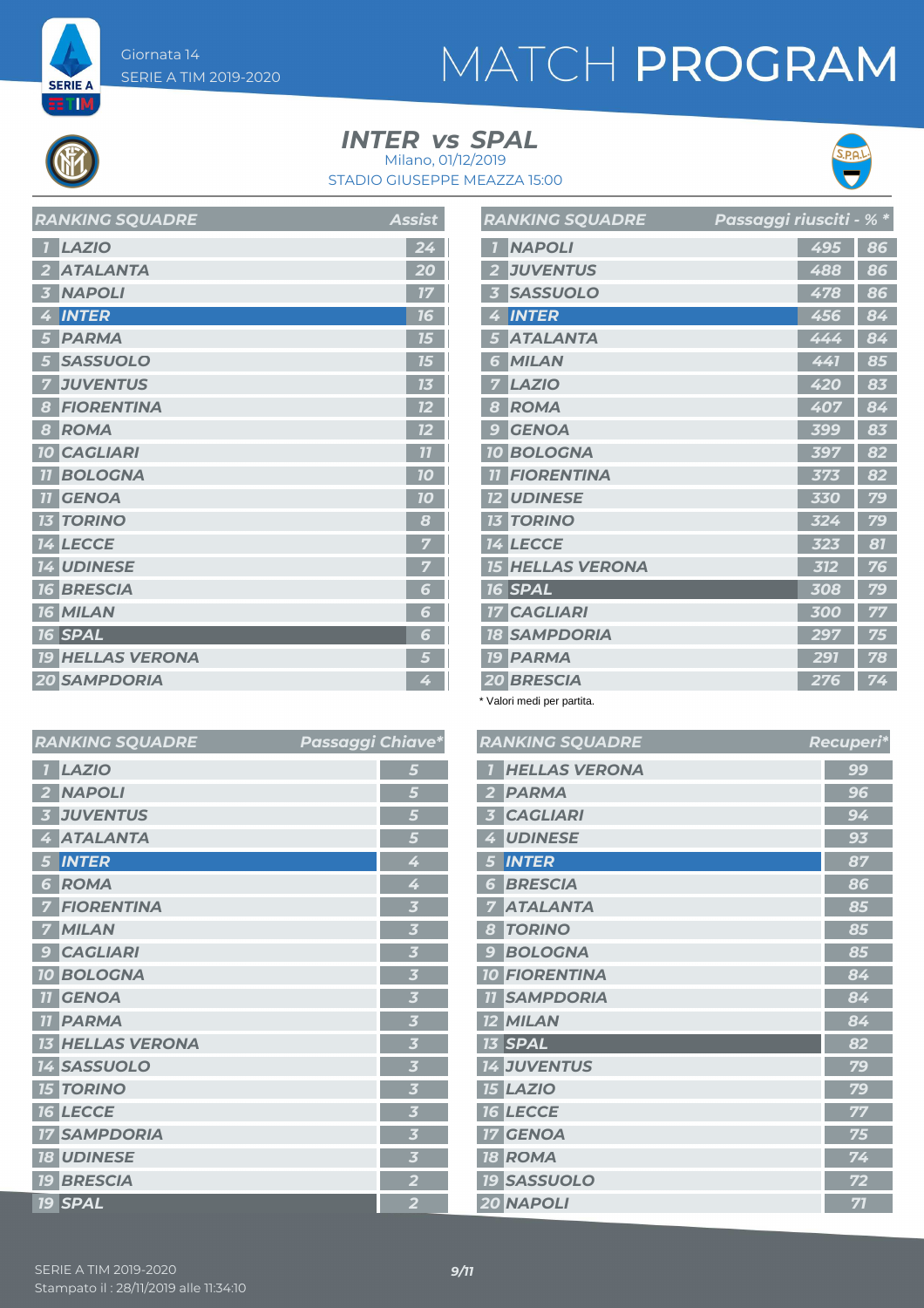# MATCH PROGRAM



**SERIE A ET M** 

> **INTER** vs SPAL Milano, 01/12/2019





| <b>RANKING SQUADRE</b>                  | <b>Tot. Parate - Media</b>    | <b>RANKING SQUADRE</b> | <b>Media Km</b> |
|-----------------------------------------|-------------------------------|------------------------|-----------------|
| <b>SPAL</b>                             | $55 \, 4.23$                  | <b>1 INTER</b>         | 110.872         |
| 2 TORINO                                | 55 4.23                       | 2 PARMA                | 109.381         |
| <b>PARMA</b><br>$\overline{\mathbf{3}}$ | 55 4.23                       | <b>3 JUVENTUS</b>      | 109.316         |
| <b>GENOA</b><br>4                       | 4.15<br>54                    | 4 LECCE                | 108.945         |
| <b>5 CAGLIARI</b>                       | 53 4.08                       | 5 ATALANTA             | 108.497         |
| <b>6 LECCE</b>                          | $3.92$<br>51                  | <b>6 HELLAS VERONA</b> | 108.486         |
| <b>LAZIO</b>                            | 50 3.85                       | <b>7 LAZIO</b>         | 108.239         |
| <b>JUVENTUS</b><br>8                    | 3.77<br>49                    | <b>8 FIORENTINA</b>    | 107.765         |
| <b>UDINESE</b><br>9                     | 49 3.77                       | <b>9 BOLOGNA</b>       | 107.678         |
| <b>10 BRESCIA</b>                       | 46 3.83                       | <b>10 SAMPDORIA</b>    | 107.475         |
| <b>11 HELLAS VERONA</b>                 | 45 3.46                       | <b>11 BRESCIA</b>      | 107.089         |
| <b>12 SAMPDORIA</b>                     | 3.38<br>44                    | <b>12 SASSUOLO</b>     | 106.997         |
| <b>13 MILAN</b>                         | 3.38<br>44                    | <b>13 SPAL</b>         | 106.852         |
| 14 BOLOGNA                              | 43 3.31                       | 14 MILAN               | 106.705         |
| <b>15 SASSUOLO</b>                      | 3.33<br>40                    | <b>15 ROMA</b>         | 106.513         |
| <b>16 FIORENTINA</b>                    | 39<br>$\overline{\mathbf{3}}$ | <b>16 UDINESE</b>      | 104.859         |
| <b>17 ROMA</b>                          | $\overline{3}$<br>39          | <b>17 CAGLIARI</b>     | 104.648         |
| <b>18 ATALANTA</b>                      | 2.77<br>36                    | <b>18 NAPOLI</b>       | 103.371         |
| <b>19 NAPOLI</b>                        | 33 2.54                       | <b>19 GENOA</b>        | 103.046         |
| <b>20 INTER</b>                         | $31$ 2.38                     | <b>20 TORINO</b>       | 102.432         |